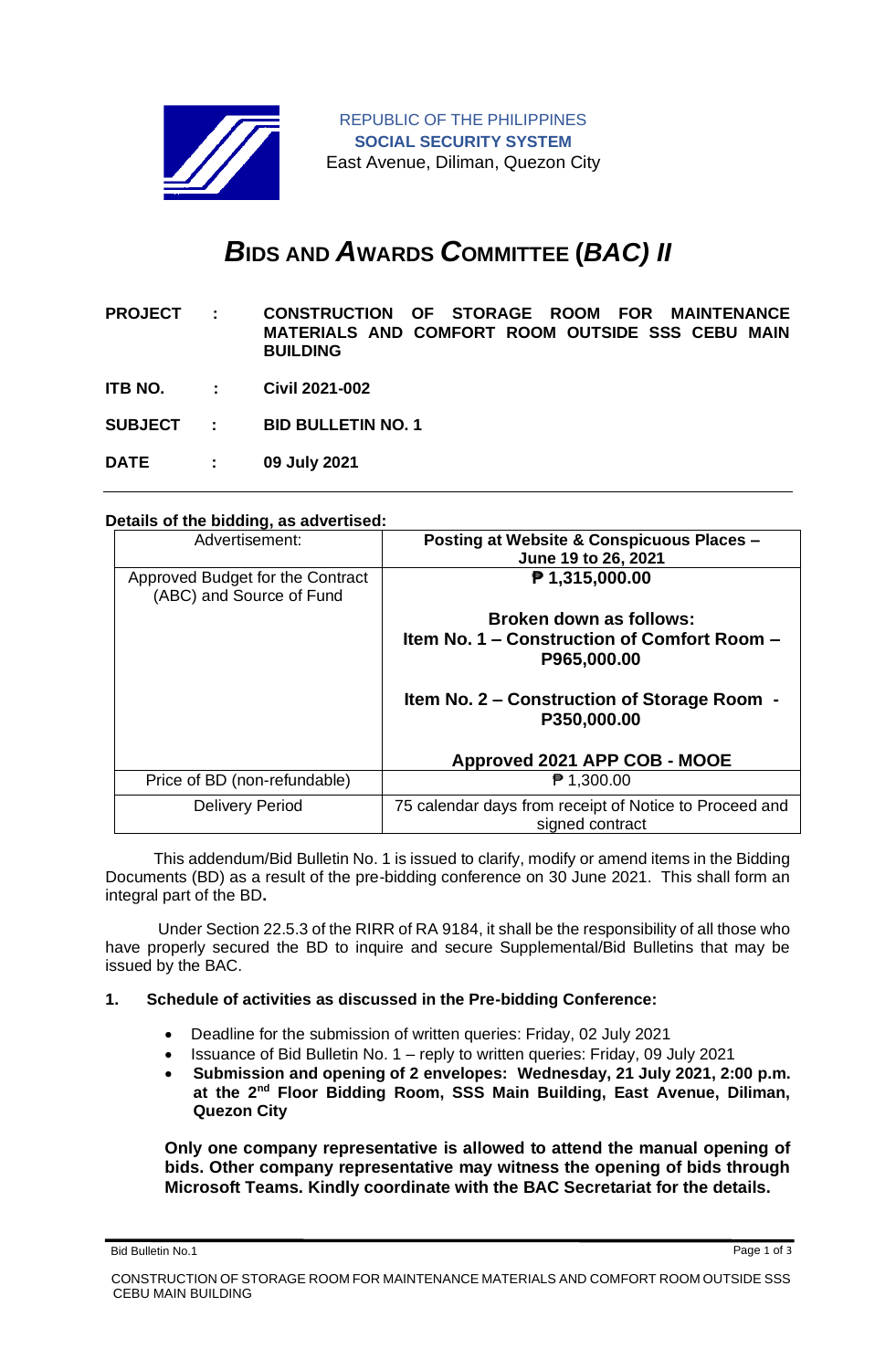# **2. Amendments/Clarifications - Annex "A"**

## **3. Documentary Requirements**

#### **a. 1 st Envelope**

a.1 PhilGEPS Certificate of Registration and membership.

In case of uploaded document/s, which validity period had already expired, submit the updated document/s.

- a.2 Statement of all its Ongoing Government and Private Contracts, including contracts awarded but not yet started, if any, whether similar or not similar in nature and complexity to the contract to be bid;
- a.3 Statement of Single Largest Completed Contract (SLCC) similar to the project to be bid, **with supporting documents**, equivalent to at least **50% of the ABC**, completed **within five (5) years** prior to the submission and opening of bids, adjusted by the bidder to current prices using PSA's consumer price index;

For this purpose, similar contracts shall refer to contract comprised of civilarchitectural and electrical works as detailed in the Specifications and Bill of Quantities (BOQ) Form.

- a.4 NFCC Computation or committed Line of Credit (form supplied)
- a.5 PCAB License or Special PCAB License in case of Joint Venture
- a.6 JVA, in case of Joint Venture Class "B" Documents (Each partner of the joint venture shall submit the legal eligibility documents. The submission of technical and financial eligibility documents by any of the joint venture partners constitute compliance, except for SSS Clearance that must be complied by all JV partners);
- a.7 Bid Security (2% of the ABC for Cash or Manager's/Cashier's Check payable to SSS or Bank Draft of the ABC, 5% of the ABC for Surety Bond **or** Bid Securing Declaration – form supplied) and **a copy of the Authority to Notarize from the Notary Public).**
- a.8 Technical Documents project requirements
	- a.8.1 Organizational chart for the contract
	- a.8.2 List of contractor's key personnel (e.g., Project Manager, Project Engineers, Materials Engineers, and Foremen), to be assigned to the contract to be bid, with their complete qualification and experience data.
	- a.8.3 List of contractor's major equipment units, which are owned, leased, and/or under purchase agreements, supported by proof of ownership or certification of availability of equipment from the equipment lessor/vendor for the duration of the project
- a.9 Omnibus Sworn Statement (form supplied) **and a copy of the Authority to Notarize from the Notary Public.**

# **b. Checklist of the 2nd envelope:**

- b.1 Bid Form (form supplied) pages 55 to 56
- b.2 Bill of Quantities
- b.3 Detailed Cost Estimate
- b.4 Cash Flow by Quarter

## **c. Additional Requirements to be submitted by the bidder with the Lowest Calculated Bid**

Bid Bulletin No.1 Page 2 of 3